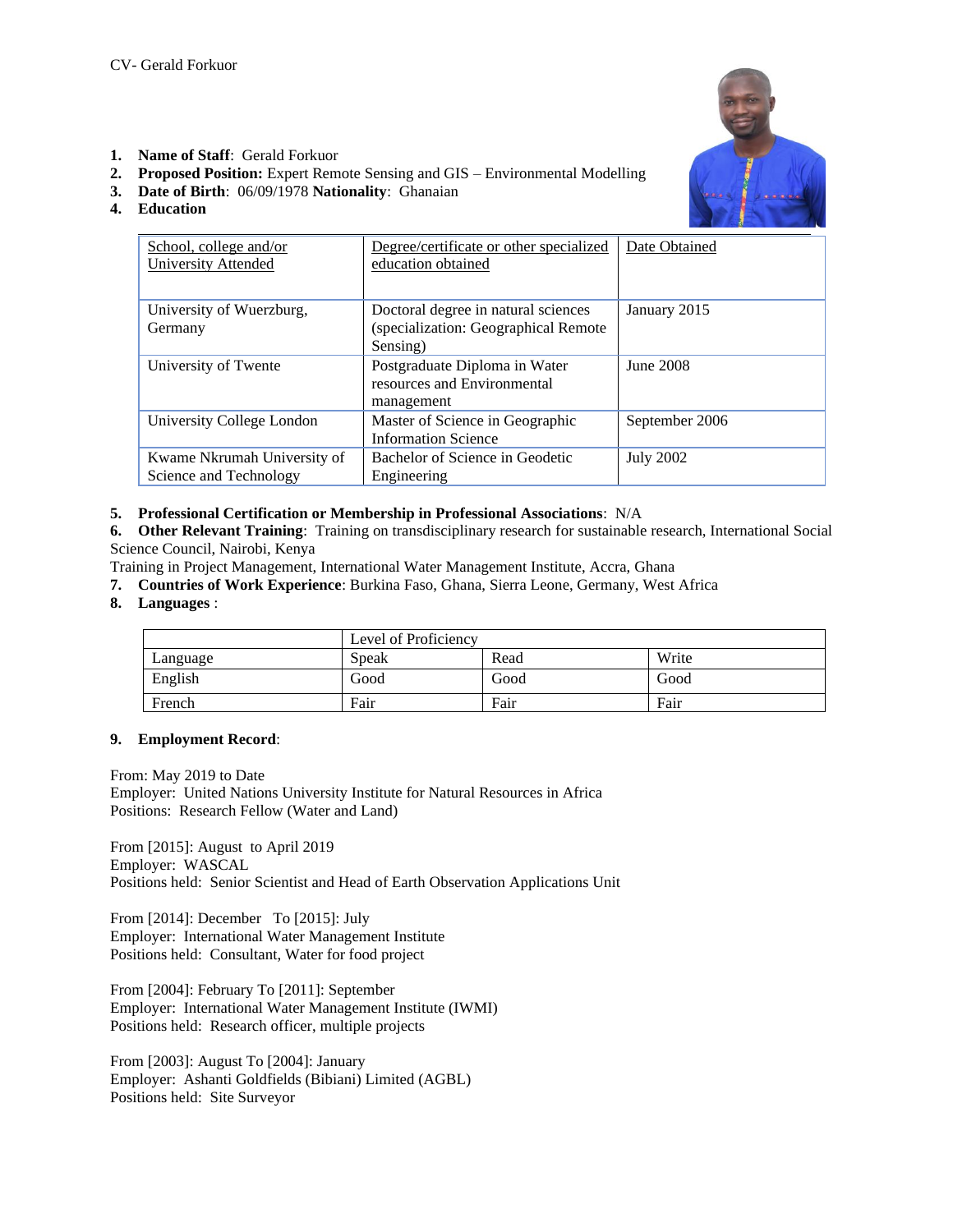From [2002]: August To [2003]: July Employer: Kwame Nkrumah University of Science and Technology Positions held: Teaching Assistant, Geodetic Engineering Department

### **10. Work Undertaken that Best Illustrates Capability to Handle the Tasks Assigned**

**1) Name of assignment or project:** Tiger Africa: inter- and intra-seasonal monitoring of lake volumes using satellite data and mapping irrigated land in an informal irrigation scheme in Burkina Faso **Year:** July 2016- to December 2018 **Location: West Africa Client:** European Space Agency **Main project features:** Research, fieldwork **Positions held:** Project manager and lead African partner **Activities performed:** Image analysis, field surveys, questionnaire administration and desk study **2) Name of assignment or project:** Disaster Risk Reduction Practice Research and Capacity Building Support to ECOWAS **Year:** July 2018- to April 2019 **Location: West Africa Client:** World Bank **Main project features: Positions held:**Technical Support to Project Manager **Activities performed: B**aseline study on trans-boundary floods and disasters in the ECOWAS region; Review of academic/capacity building curricula (worldwide) related to disaster risk management, mapping flood hazard zones using open access earth observation data. **3) Name of assignment or project:** Developing a risk assessment handbook for practitioners in West Africa **Year**: 2015-2017 **Location**: West Africa **Client**: WASCAL **Main project features**: Developing a handbook that provides a common framework for DRR practitioners in Benin, Burkina Faso and Ghana to assess risk using, among other datasets, earth observation data **Positions held**: Research collaborator and co-author **Activities performed**: Summarized various approaches used for hazard mapping, especially based on earth observation data **4) Name of assignment or project**: Developing flood hazard maps at watershed scale in three countries of West Africa **Year**: 2013-2015 **Location**: Benin, Burkina Faso and Ghana **Client**: WASCAL **Main project features**: Develop flood hazard maps for three watersheds and identifying hotspots and safe havens **Positions held**: Research collaborator **Activities performed**: Analysis of optical (RapidEye) and Synthetic Aperture Radar imagery (TerraSAR-X) to generate land use and land cover maps as input to hydrological model. Assisted in multi-criteria analysis in generating final maps

**11.** Do you currently or have you ever worked for the World Bank Group including any of the following types of appointments: Regular, term, ETC, ETT, STC, STT, JPA, or JPO? If yes, please provide details, including start/end dates of appointment.

Yes, Disaster Risk Reduction Practice Research and Capacity Building Support to ECOWAS with the aim of supporting ECOWAS in implementing its Plan of Action (POA) for Disaster Risk Reduction/Management and